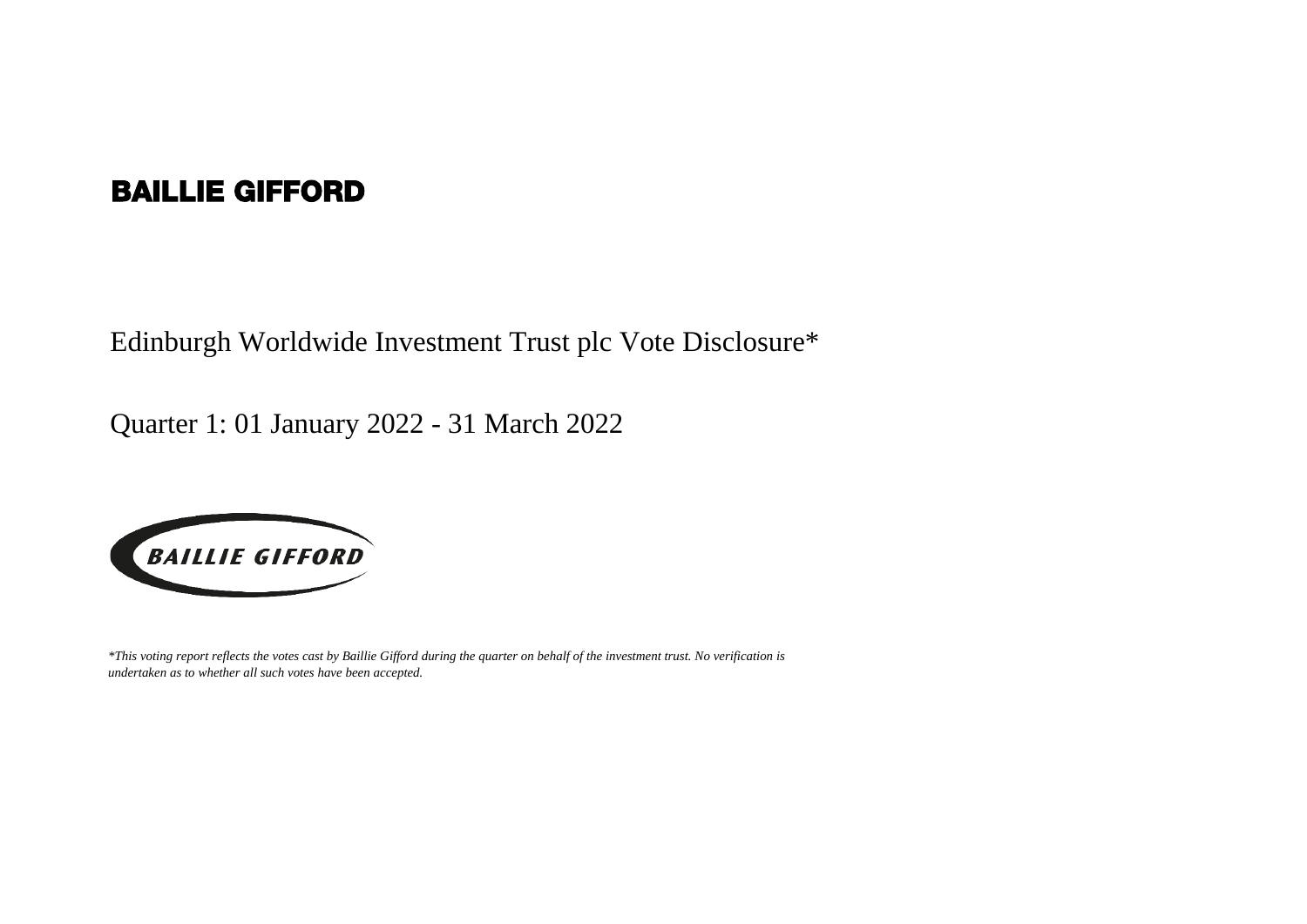\*\* AGM = Annual General Meeting; EGM = Extraordinary General Meeting; SGM = Special General Meeting; CRT = Court Meeting; OTH = Other Meeting; CLS = Class Meeting

| Company                |            | Meeting Type Meeting Date Resolution Proposal |                              | <b>Proposal Type</b> | <b>Vote Cast Reason</b> |
|------------------------|------------|-----------------------------------------------|------------------------------|----------------------|-------------------------|
| <b>BASE</b>            | <b>AGM</b> | 23-Mar-22                                     | 1 Amendment of Share Capital | Management           | For                     |
| <b>BASE</b>            | AGM        | 23-Mar-22                                     | 2 Articles of Association    | Management           | For                     |
| <b>BASE</b>            | <b>AGM</b> | 23-Mar-22                                     | 3.1 Elect Director(s)        | Management           | For                     |
| <b>BASE</b>            | <b>AGM</b> | 23-Mar-22                                     | 3.2 Elect Director(s)        | Management           | For                     |
| <b>BASE</b>            | AGM        | 23-Mar-22                                     | 3.3 Elect Director(s)        | Management           | For                     |
| <b>BASE</b>            | <b>AGM</b> | 23-Mar-22                                     | 3.4 Elect Director(s)        | Management           | For                     |
| <b>BASE</b>            | <b>AGM</b> | 23-Mar-22                                     | 3.5 Elect Director(s)        | Management           | For                     |
| <b>BASE</b>            | <b>AGM</b> | 23-Mar-22                                     | 4 Elect Statutory Auditor    | Management           | For                     |
| <b>BASE</b>            | <b>AGM</b> | 23-Mar-22                                     | 5 Remuneration - Policy      | Management           | For                     |
| C4x Discovery Holdings | AGM        | 18-Jan-22                                     | 1 Annual Report              | Management           | For                     |
| C4x Discovery Holdings | AGM        | 18-Jan-22                                     | 2 Elect Director(s)          | Management           | For                     |
| C4x Discovery Holdings | <b>AGM</b> | 18-Jan-22                                     | 3 Discharge of Board         | Management           | For                     |
| C4x Discovery Holdings | <b>AGM</b> | 18-Jan-22                                     | 4 Elect Director(s)          | Management           | For                     |
| C4x Discovery Holdings | <b>AGM</b> | 18-Jan-22                                     | 5 Elect Director(s)          | Management           | For                     |
| C4x Discovery Holdings | <b>AGM</b> | 18-Jan-22                                     | 6 Appoint/Pay Auditors       | Management           | For                     |
| C4x Discovery Holdings | <b>AGM</b> | 18-Jan-22                                     | 7 Appoint/Pay Auditors       | Management           | For                     |
| C4x Discovery Holdings | AGM        | 18-Jan-22                                     | 8 Amendment of Share Capital | Management           | For                     |
| C4x Discovery Holdings | AGM        | 18-Jan-22                                     | 9 Amendment of Share Capital | Management           | For                     |
| C4x Discovery Holdings | <b>AGM</b> | 18-Jan-22                                     | 10 Share Repurchase          | Management           | For                     |
| Genmab                 | <b>AGM</b> | 29-Mar-22                                     | 2 Annual Report              | Management           | For                     |
| Genmab                 | <b>AGM</b> | 29-Mar-22                                     | 3 Annual Report              | Management           | For                     |
| Genmab                 | <b>AGM</b> | 29-Mar-22                                     | 4 Remuneration - Report      | Management           | For                     |
| Genmab                 | <b>AGM</b> | 29-Mar-22 5.A                                 | Elect Director(s)            | Management           | For                     |
| Genmab                 | <b>AGM</b> | 29-Mar-22 5.B                                 | Elect Director(s)            | Management           | For                     |
| Genmab                 | AGM        | 29-Mar-22 5.C                                 | Elect Director(s)            | Management           | For                     |
| Genmab                 | AGM        | 29-Mar-22 5.D                                 | Elect Director(s)            | Management           | For                     |
| Genmab                 | AGM        | 29-Mar-22 5.E                                 | Elect Director(s)            | Management           | For                     |
| Genmab                 | AGM        | 29-Mar-22 5.F                                 | Elect Director(s)            | Management           | For                     |
| Genmab                 | <b>AGM</b> | 29-Mar-22                                     | 6 Appoint/Pay Auditors       | Management           | For                     |
| Genmab                 | <b>AGM</b> | 29-Mar-22 7.A                                 | Remuneration - Non-Executive | Management           | For                     |
| Genmab                 | AGM        | 29-Mar-22                                     | 8 Routine Business           | Management           | For                     |
| <b>Infomart Corp</b>   | <b>AGM</b> | 30-Mar-22                                     | 1 Allocation of Income       | Management           | For                     |
| <b>Infomart Corp</b>   | <b>AGM</b> | 30-Mar-22                                     | 2 Articles of Association    | Management           | For                     |
| <b>Infomart Corp</b>   | <b>AGM</b> | 30-Mar-22                                     | 3.1 Elect Director(s)        | Management           | For                     |
| Infomart Corp          | AGM        | 30-Mar-22                                     | 3.2 Elect Director(s)        | Management           | For                     |